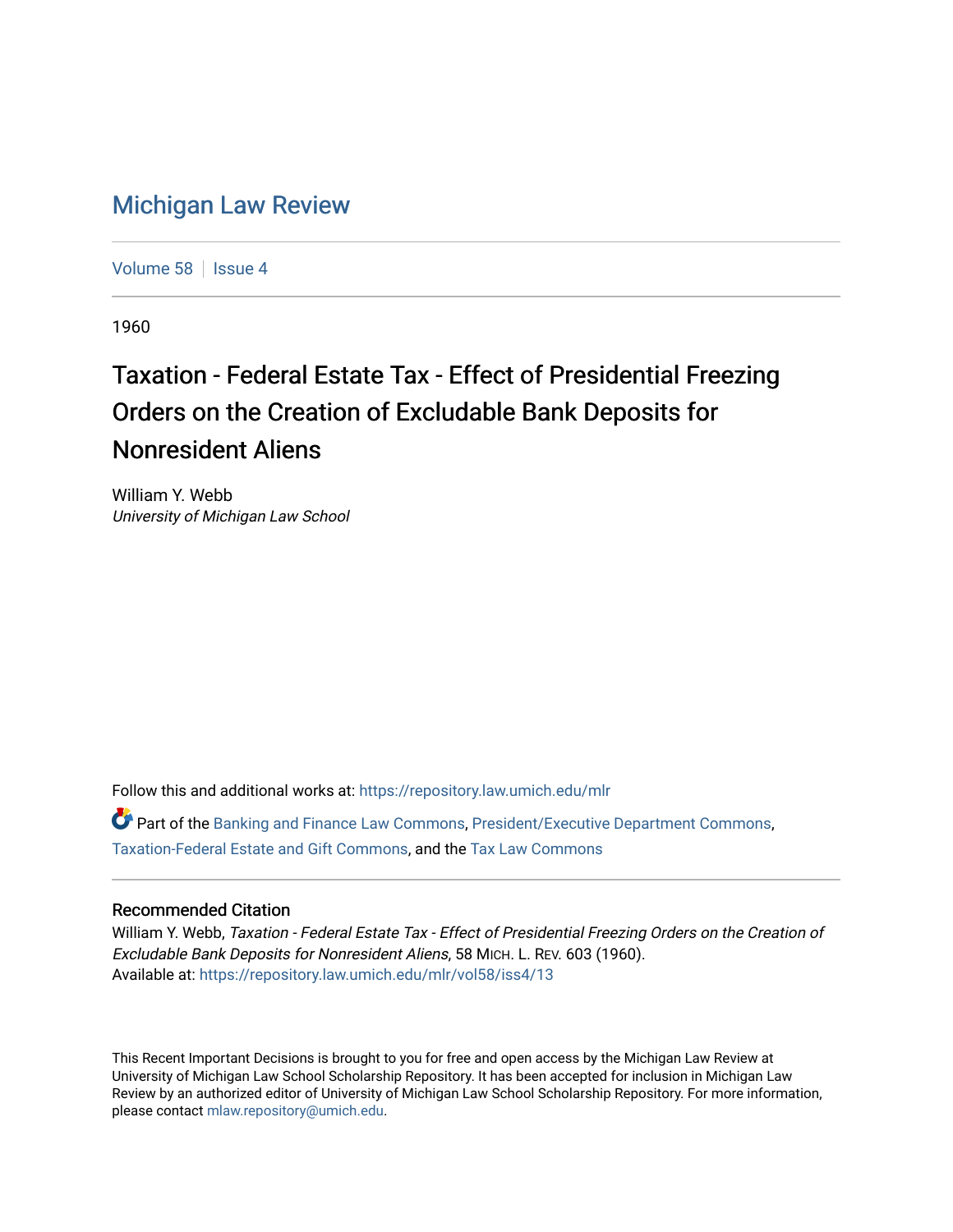TAXATION-FEDERAL ESTATE TAX-EFFECT OF PRESIDENTIAL FREEZING ORDERS ON THE CREATION OF ExcLUDABLE BANK DEPOSITS FOR NONRESIDENT ALIENS-Decedent, a citizen and resident of France, was the sole income beneficiary of a trust fund held in New York by the plaintiff as trustee. An executive order, $1$  issued pursuant to the Trading with the Enemy Act, $2$ prohibited remittance of trust income to the decedent from 1940 to the time of her death in 1946. As this income accrued, the plaintiff's trust department transferred it to the plaintiff's general banking department in its own name as trustee and subject to its order out of current banking funds.3 In an action by the executor of the decedent-beneficiary's estate to recover an amount paid as an estate tax deficiency on the money so deposited, *held,* recovery granted. The impounded income, being "moneys

1 Executive Order No. 8389, April IO, 1940, 12 U .S.C. (1958) §95a. The order continues in force to date, but has been periodically amended to vary the particular nations covered by it at any given time according to the exigencies of intervening international realignments. France was placed on the list in 1940 and was removed on June 27, 1953 by General License No. 101 [8 C.F.R. §511.101 (1958)], which removed restrictions against all but certain Iron Curtain nations. The order is now administered under the Attorney General's Regulations, 8 C.F.R. §511 (1958).

2 40 Stat. 411 (1917), as amended, 48 Stat. I (1933), 12 U.S.C. (1958) §95a.

3 Under New York law, a trust company is permitted to deposit accumulated trust income in its own general banking department. 4 N.Y. Consol. Laws (McKinney, 1950) §100-b.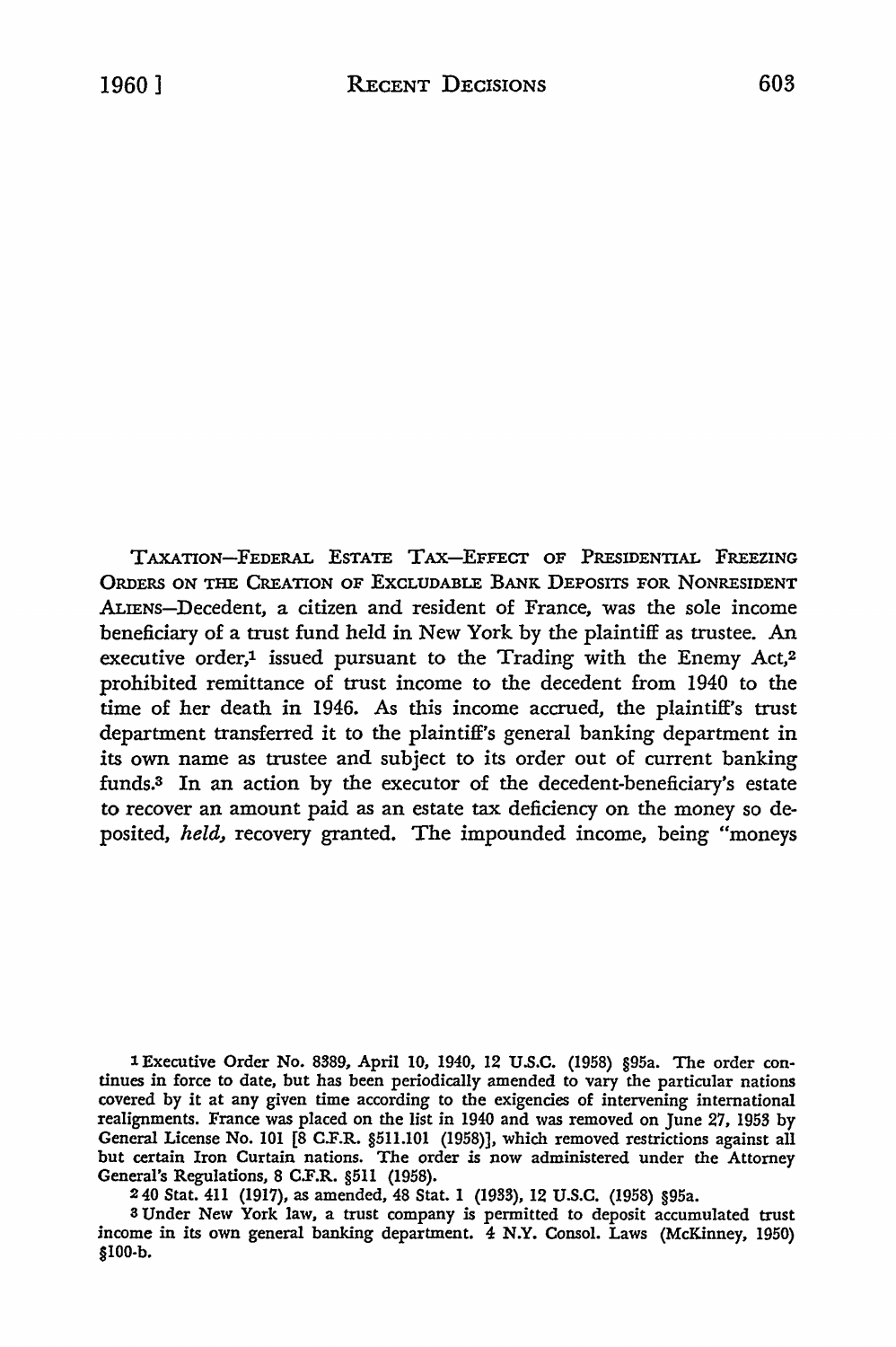deposited  $\ldots$  by or for a nonresident not a citizen" within the meaning of section 863 (b) of the 1939 Internal Revenue Code,<sup>4</sup> was not property within the United States for federal estate tax purposes. *City Bank Farmers Trust Company v. United States,* (S.D. N.Y. 1959) 174 F. Supp. 583.

Intra-bank transfers of this nature involving the funds of foreign beneficiaries, when made during a period in which the owner's control over his funds is unimpaired, have been properly held to result in "moneys deposited" within the meaning of section 863 (b).5 The transfer involved in the principal case, however, was made during a period in which banking transactions involving foreign owned funds were greatly restricted by the executive order. The court dismissed this factual distinction by saying, "a bank deposit *remains* a bank deposit even though the Government has forbidden the bank to act on its customer's instructions.''6 But an entity must *attain*  a given status before it can remain in that status, and so the more basic question is whether the transferred income in the principal case ever *became*  such a bank deposit.

Exclusions of otherwise taxable property are granted in a revenue code to attain ends deemed by Congress to outweigh the consequent loss of tax revenue. It follows that an exclusion should be allowed only to the extent that the policy on which it is based is served. The language "moneys deposited" used in section 863 (b) is patently ambiguous, and it is settled that not every form of deposit is excludable.7 The reason for placing this exclusion in the code was to enhance the competitive position of American banks vis-a-vis foreign banks in attracting deposits by nonresident aliens.<sup>8</sup> But global tension in 1940 caused a complete reversal of this congressional policy.9 The executive order implementing the Trading with the Enemy Act provided, inter alia, that funds belonging to nationals of certain warring states could not be brought into, sent out of, or transferred between

4 Now **I.R.C.,** §2105 (b), substantially unchanged.

<sup>5</sup>In Bank of New York v. United States, (S.D. **N.Y.** 1957) 174- F. Supp. 911, the trustee bank deposited excess trust income which had been held back to cover trust expenses. (The executive order was in effect at the time of these deposits but the decedent, a British citizen, was unaffected thereby.) The income so deposited was correctly held excludable under I.R.C. (1939), §863 (b).

<sup>6</sup>Principal case at 586. Emphasis added.

<sup>7</sup>See, e.g., City Bank Farmers Trust Co. v. Pedrick, (2d Cir. 1948) 168 F. (2d) 618 (money deposited with a bank trustee, with the beneficiary not having unqualified control over or right to the funds).

s See S. Rep. 275, 67th Cong., 1st sess., p. 25 (1921). The exclusion was first enacted as  $§403$  (b) (3) of the Revenue Act of 1921, and has been reenacted continuously to date. Revenue Act of 1924, 43 Stat. 307, §303 (e); Revenue Act of 1926, 44 Stat. 73, 74, §303 (e), as amended by Revenue Act of 1934, 48 Stat. 753, §403 (d), which replaced the phrase "nonresident decedent" with the phrase "nonresident not a citizen of the United States," the language used in subsequent codes; **I.R.C.** (1939) §863 (b); **I.R.C.,** §2105 (b). For a judicial restatement of the congressional policy, see Estate of Oei Tjong Swan v. Commissioner, (2d Cir. 1957) 247 F. (2d) 144.

<sup>9</sup>Immediately after issuance of the executive order, it was "approved and confirmed" by Congress. See 54 Stat. 179 (1940). So, although the restrictions emanated from the executive, they reflected then current congressional policy.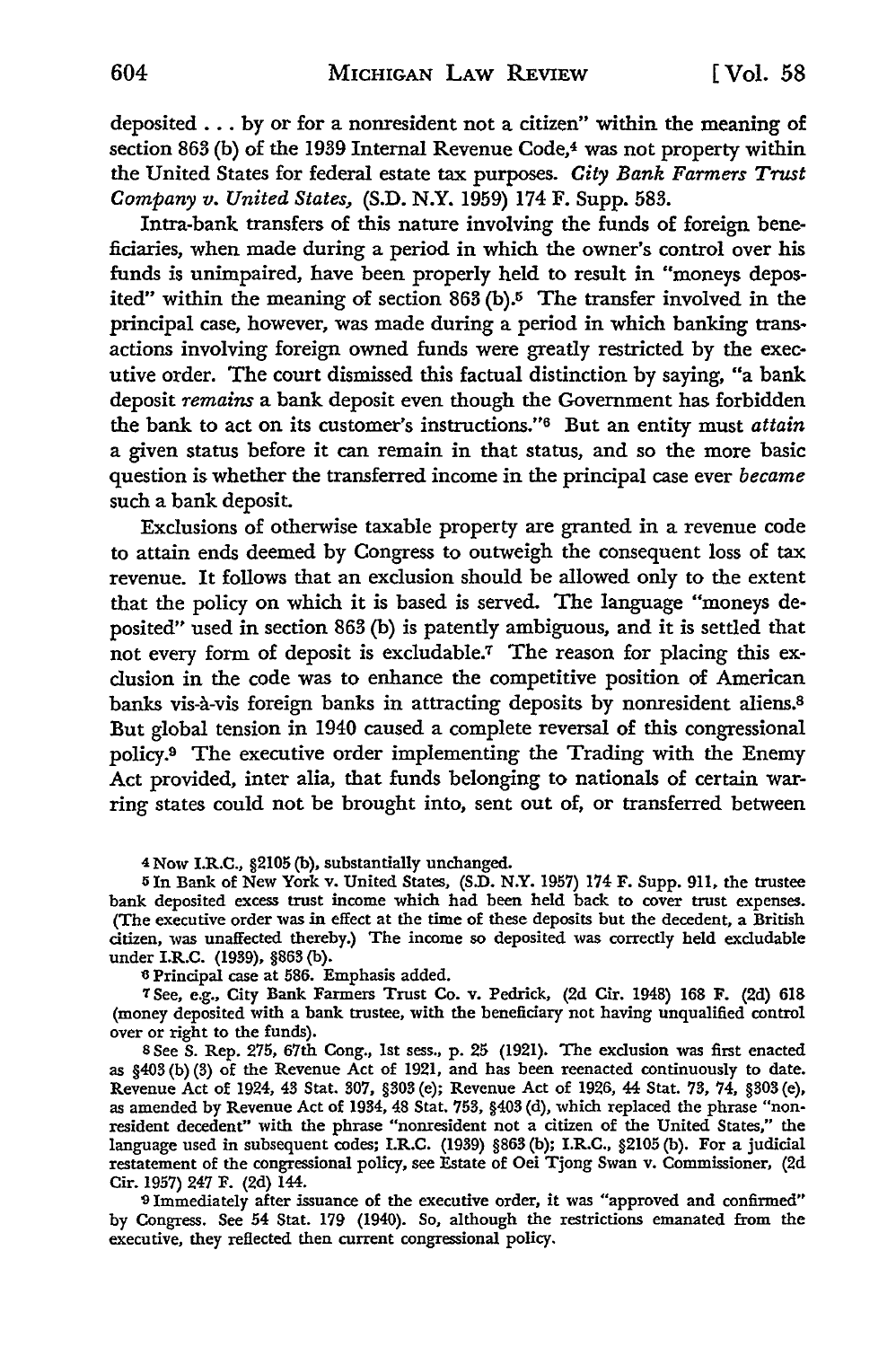American banking institutions,10 thus in effect destroying precisely that competitive position which the exclusion was enacted to enhance. Congress could not have intended that an exclusion of certain deposits from gross estate, designed to attract foreign deposits, should also encompass an intrabank transfer of funds effected during a period in which Congress itself has declared that there shall be no such deposits. When read in the context of existing law in this area, the result in the principal case would lead to the rule that the taxability of impounded trust funds would depend solely upon which of its internal departments the trustee bank chose to be the repository of the funds. If placed in a general deposit, as in the principal case, such funds would be exempt, but if placed in a special deposit<sup>11</sup> or in a safety-deposit box,<sup>12</sup> they would be taxable; yet none of these internal transfers of the funds would alter their essential nature as impounded funds. When a nonresident alien can direct, authorize, or at least acquiesce in a disposition made of his funds, such disposition may result in a bank deposit within the intent of section 863 (b), and any subsequent freezing of the funds merely preserves the status quo, leaving their character as an excludable deposit unimpaired.13 However, while the executive order is in force as to him, the nonresident alien has no control over, or even knowledge of, any disposition made, for only the bank has power to deal with his funds. Funds placed by an American bank in a deposit account during a period in which it has exclusive control over those funds cannot create a deposit within an exclusion designed to encompass a deposit created by the actions of nonresident aliens.<sup>14</sup> It follows that all funds accruing in the United States since 1940 to nonresident aliens while such funds are subject to the executive order should not be excluded, under section  $863$  (b),<sup>15</sup> from the gross estates of those dying while the order is in effect.<sup>16</sup>

10 See note, 41 CoL. L. REv. 1039 (1941) for a detailed treatment of the presidential freezing order.

11 GCM 22419, 1940-2 Cum. Bui. 288.

12 Rev. Rul. 55-143, 1955-1 Cum. Bui. 465.

18 Cf. F. Herman Gade, IO T.C. 585 (1948) [income from an agency agreement deposited in an account created by the decedent prior to the freezing of funds, held excludable under I.R.C. (1939), §863 (b)].

14 But see, in accord with the principal case, two Tax Court cases: Irene de Guebriant, 14 T.C. 611 (1950) and Lina Joachim, 22 T.C. 875 (1954). No appellate court has been presented with a similar fact situation.

15 Such deposits might possibly be found to be non-taxable on grounds apart from §863 (b). Only that portion of a nonresident decedent's estate which "is situated in the United States" is taxable; I.R.C. (1939), §861; I.R.C., §2103. The words "situated in" refer to a situs concept, which is not necessarily synonymous with actual physical presence. Thus, the jewels carried by a nonresident alien who died while passing through the United States en route to another country were held to be not "situated in the United States" for tax purposes. Delaney v. Murchie. (1st Cir. 1949) 177 F. (2d) 444. Since, but for the actions of the United States, funds such as those in the principal case would not have been physically present in this country, a court might well hold them to be beyond the taxing power of the United States as a matter of elementary fairness, by finding that the funds had gained no situs here.

16 The precise dates in any given case will depend on the nationality of the decedent involved. See note I supra.